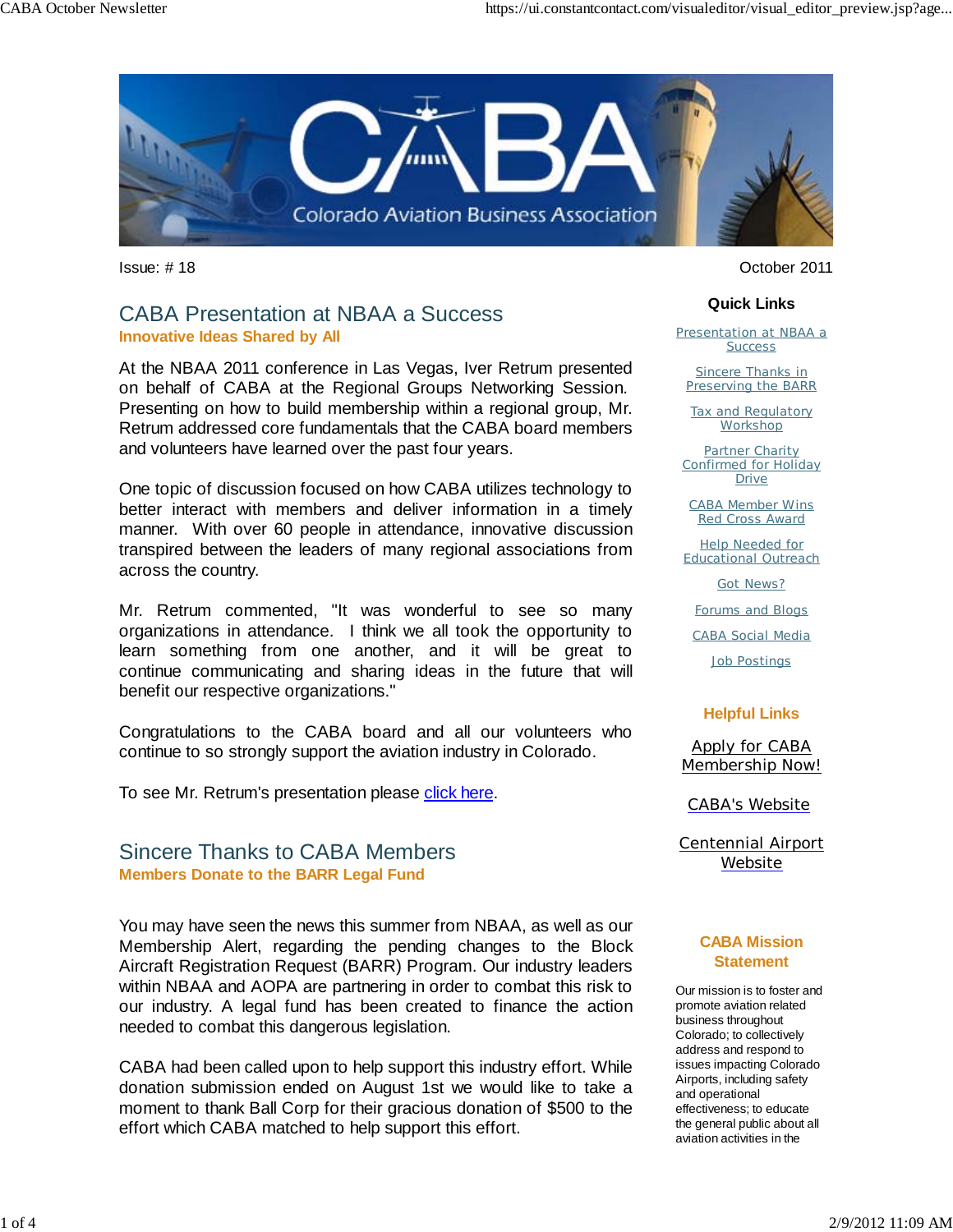You may also contact congress and advocate for your industry.

Click Here to Voice your Opinion

## CABA to Host NBAA Tax & Regulatory Issues Workshop **December 1st, Centennial Airport**

#### Attention Flight Department Managers!

Attend and participate in this new, interactive seminar designed specifically for today's Part 91 flight department personnel and their "downtown" counterparts from company headquarters. The program will identify and address tax and regulatory issues faced by business aviation managers, drawing on the insights and experiences of both panel members and attendees.

Please click here to register for the event.

## Partnership Charity Confirmed for First Annual Holiday Drive **Collection for Toys and Food Starts Soon!**

CABA recently confirmed a partnership with the State Counsel of the Colorado Veterans of Foreign Wars for our first annual holiday charity drive. CABA will be collecting toys and food for communities in need throughout Colorado.

Brittany Davies, CABA's Vice Chair, commented ,"We are very excited to partner with the State of Colorado's Veterans of Foreign Wars. We really wanted to ensure that our donations were meeting our local communites needs. What better way than to partner with such an honaorable and established organziation who already has their finger on the pulse of state communites."

Donation boxes will be located in various airport and business locations throughout the state, and collections will also take place at the CABA holiday party. Furthermore, we have teamed up with the Metropolitan State College of Denver flight team and AAAE members to fly our contributions to those designated communities. Please contact us if you would like a donation box in your office or have an aircraft to fly the donations.

For further information, please contact Chris Swathwood.

## CABA Member Wins American Red Cross "Humanitarian of the Year Award"

state, and to preserve the state's airport related businesses as valuable economic assets to the community at large.

#### **CABA Board of Trustees**

Reggie Arsenault (Chairman)

Brittany Davies (Vice Chairwoman)

MacKenzie Kelly(Secretary)

David Purvis (Former Chair)

> Iver Retrum (Treasurer)

Chris Leach (Membership Director)

Charles "Chic" Myers Eric Carson Michael Turner Gene Langfeldt Nathalie Drolet Dan Perrin Barry Stidham

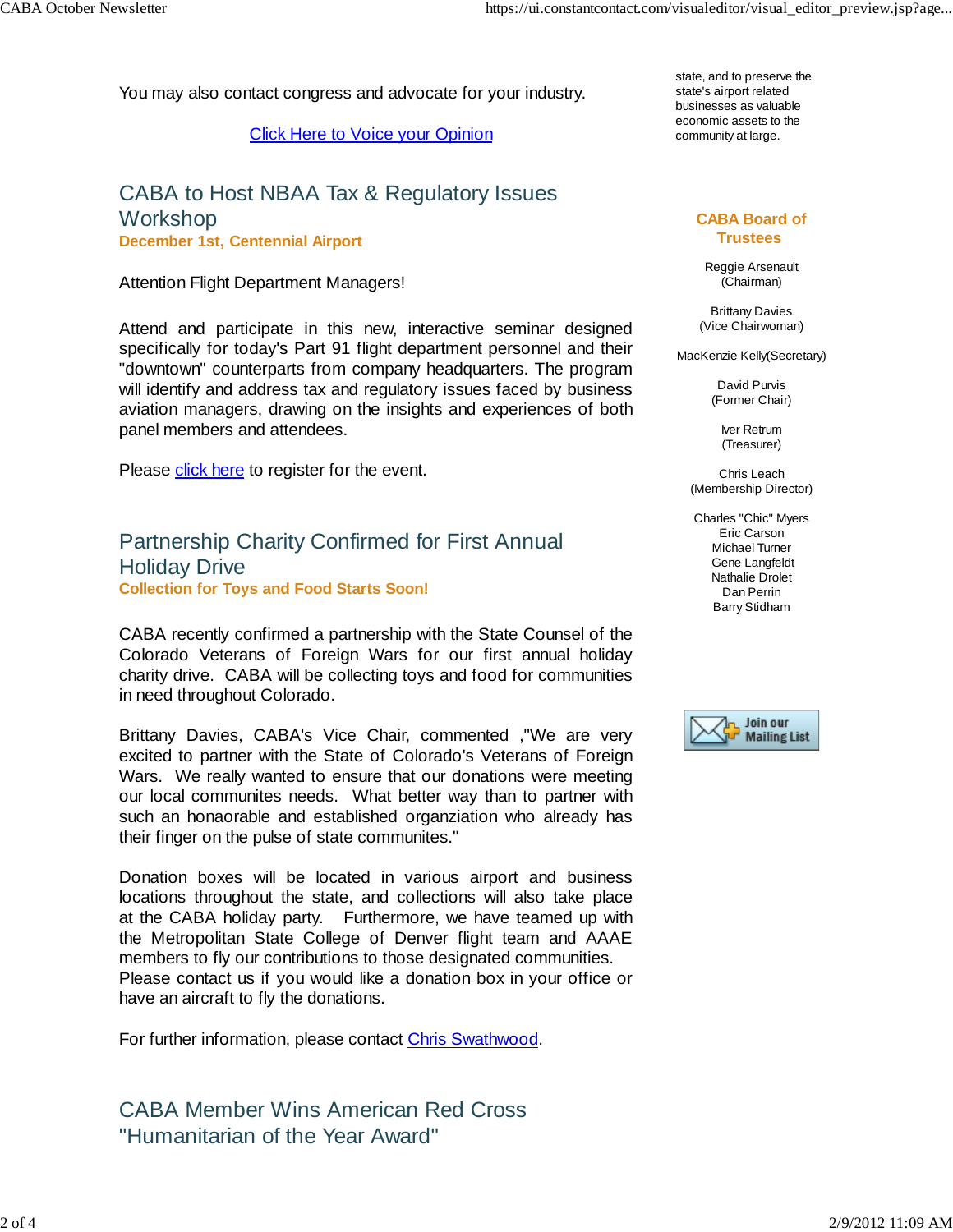#### **Congratulations Bob Penkhus!**

The American Red Cross (Pikes Peak Chapter) awarded Robert A. Penkhus with the charitable organization's "Humanitarian of the Year" award for 2010.

Mr. Penkhus was instrumental in transporting relief personnel and supplies soon after the Haitian earthquake in January 2010. Mr. Penkhus flew his own private jet, shuttling doctors, supplies, civilians and media in and out of Port-au-Prince, Haiti during the relief effort.

For more information click here.

## Help Needed for Educational Outreach

**Partner Schools Need Your Voice!** 

The educational outreach committee is working hard this year to branch out to our local schools. However, we need your help to sustain our forward movement.

Speakers are needed at both Metropolitan State College of Denver and Emily Griffith Opportunity School. Please aid us in shaping our local youth and motivating future aviation professionals.

Please contact MacKenzie Kelly for more information.

### Got News?

#### **Member News Section Added on the Website**

We have added a new section to the website for CABA Member News. Please send press releases, or news you would like to share with your fellow Colorado Aviation colleagues.

Send News To: NDrolet@mycaba.org

## Visit the CABA Website! We have added forums and blogs.

We recommend you visit the CABA Website to keep informed on events and exciting news happening in your Colorado Aviation Community.

Please contact Nathalie Drolet with any news or events you would like to share with your CO Aviation colleagues.

You may also contact Nathalie if you wish to sponsor any CABA event! Thank you in advance for playing your part.